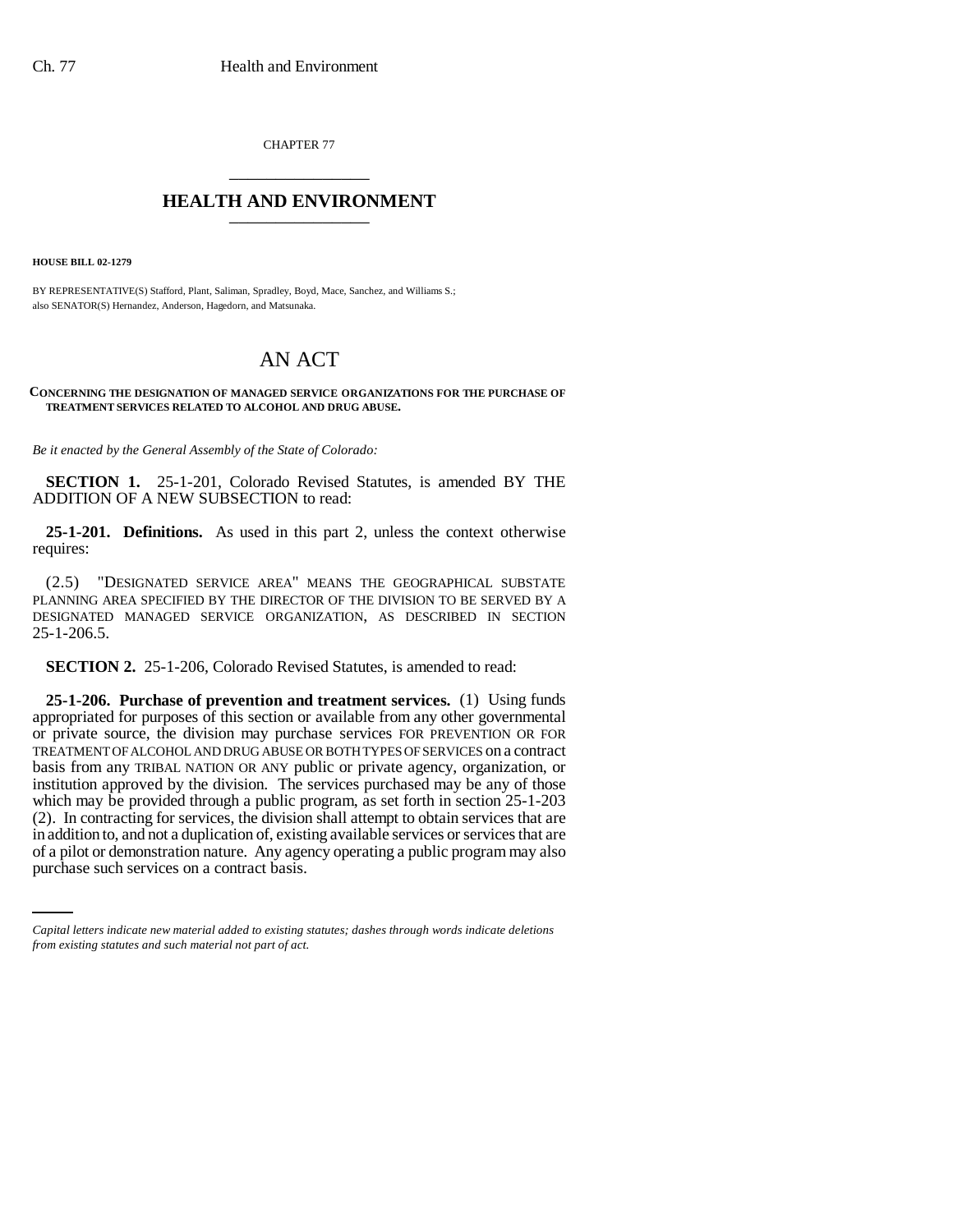(2) (a) IN ADDITION TO THE SERVICES PURCHASED PURSUANT TO SUBSECTION (1) OF THIS SECTION, USING FUNDS APPROPRIATED FOR PURPOSES OF THIS SECTION OR AVAILABLE FROM ANY OTHER GOVERNMENTAL OR PRIVATE SOURCE, THE DIVISION MAY PURCHASE SERVICES FOR THE TREATMENT OF ALCOHOL AND DRUG ABUSE ON A CONTRACT BASIS FROM A DESIGNATED MANAGED SERVICE ORGANIZATION FOR A DESIGNATED SERVICE AREA AS SET FORTH IN SECTION 25-1-206.5.

(b) DESIGNATED MANAGED SERVICE ORGANIZATIONS RECEIVING FUNDS PURSUANT TO THIS SUBSECTION (2) SHALL COMPLY WITH ALL RELEVANT PROVISIONS OF THIS PART 2 AND THE RULES PROMULGATED THEREUNDER.

**SECTION 3.** Part 2 of article 1 of title 25, Colorado Revised Statutes, is amended BY THE ADDITION OF A NEW SECTION to read:

**25-1-206.5. Designation of managed service organizations - purchase of services - revocation of designation.** (1) THE DIRECTOR OF THE DIVISION SHALL ESTABLISH DESIGNATED SERVICE AREAS FOR THE PROVISION OF TREATMENT SERVICES FOR ALCOHOL AND DRUG ABUSE IN A PARTICULAR GEOGRAPHICAL REGION OF THE STATE.

(2) IN ORDER TO BE SELECTED AS A DESIGNATED MANAGED SERVICE ORGANIZATION TO PROVIDE SERVICES IN A PARTICULAR DESIGNATED SERVICE AREA, A PRIVATE CORPORATION, FOR PROFIT OR NOT FOR PROFIT, SHALL APPLY TO THE DIVISION FOR SUCH DESIGNATION IN THE FORM AND MANNER SPECIFIED BY THE EXECUTIVE DIRECTOR OR THE EXECUTIVE DIRECTOR'S DESIGNEE. SUCH DESIGNATION PROCESS SHALL BE IN LIEU OF A COMPETITIVE BID PROCESS UNDER THE "PROCUREMENT CODE", ARTICLES 101 TO 112 OF TITLE 24, C.R.S. THE DIRECTOR OF THE DIVISION SHALL MAKE THE DESIGNATION BASED ON FACTORS ESTABLISHED BY THE EXECUTIVE DIRECTOR OR THE EXECUTIVE DIRECTOR'S DESIGNEE. THE FACTORS FOR DESIGNATION ESTABLISHED BY THE EXECUTIVE DIRECTOR OR THE EXECUTIVE DIRECTOR'S DESIGNEE SHALL INCLUDE, BUT SHALL NOT BE LIMITED TO, THE FOLLOWING:

(a) WHETHER THE MANAGED SERVICE ORGANIZATION HAS EXPERIENCE WORKING WITH PUBLIC TREATMENT AGENCIES AND COLLABORATING WITH OTHER PUBLIC AGENCIES;

(b) WHETHER THE MANAGED SERVICE ORGANIZATION HAS EXPERIENCE WORKING WITH PUBLICLY FUNDED CLIENTS, INCLUDING EXPERTISE IN TREATING PRIORITY POPULATIONS DESIGNATED BY THE DIVISION;

(c) WHETHER THE MANAGED SERVICE ORGANIZATION HAS OFFICES IN AND PROVIDES SERVICES IN THE SUBSTATE PLANNING AREA OR IS WILLING TO RELOCATE TO THE SUBSTATE PLANNING AREA;

(d) WHETHER THE MANAGED SERVICE ORGANIZATION HAS EXPERIENCE USING THE COST-SHARE PRINCIPALS USED BY THE DIVISION IN ITS CONTRACTS WITH PROVIDERS AND IS WILLING TO COST-SHARE;

(e) WHETHER THE MANAGED SERVICE ORGANIZATION HAS DEVELOPED AN EFFECTIVE, INTEGRATED INFORMATION AND FISCAL REPORTING SYSTEM AND HAS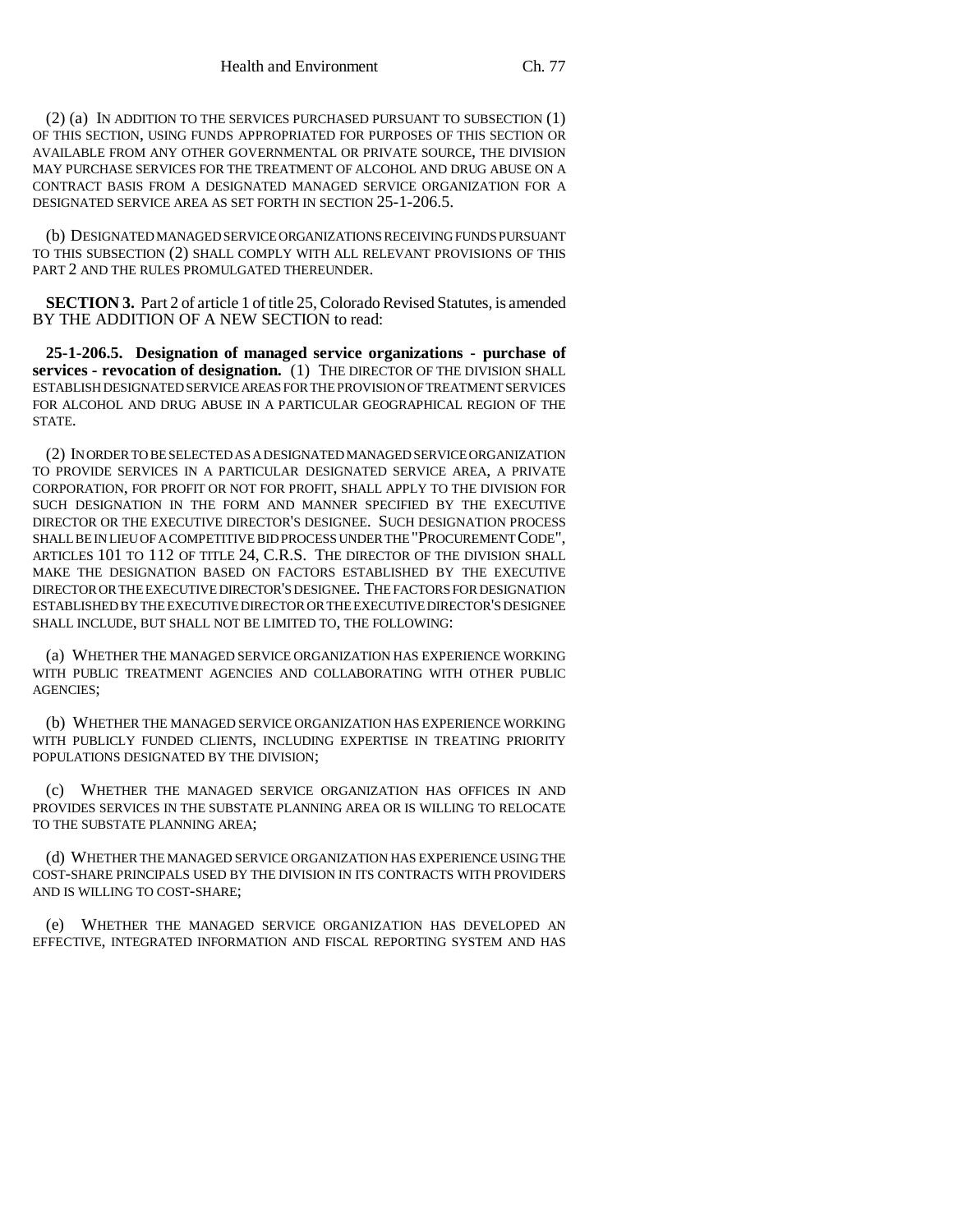EXPERIENCE WORKING WITH AND IS ABLE TO COMPLY WITH STATE AND FEDERAL REPORTING REQUIREMENTS;

(f) WHETHER THE MANAGED SERVICE ORGANIZATION HAS EXPERIENCE ENGAGING IN A CLINICAL QUALITY IMPROVEMENT PROCESS;

(g) WHETHER THE MANAGED SERVICE ORGANIZATION HAS EXPERIENCE WITH PUBLIC FUNDING REQUIREMENTS AND STATE CONTRACTING REQUIREMENTS.

(3) THE DESIGNATION OF A MANAGED SERVICE ORGANIZATION BY THE DIRECTOR OF THE DIVISION AS DESCRIBED IN SUBSECTION (2) OF THIS SECTION SHALL BE CONSIDERED AN INITIAL DECISION OF THE DEPARTMENT WHICH MAY BE REVIEWED BY THE EXECUTIVE DIRECTOR IN ACCORDANCE WITH THE PROVISIONS OF SECTION 24-4-105, C.R.S. REVIEW BY THE EXECUTIVE DIRECTOR IN ACCORDANCE WITH SECTION 24-4-105,C.R.S., SHALL CONSTITUTE FINAL AGENCY ACTION FOR PURPOSES OF JUDICIAL REVIEW.

(4) THE TERMS AND CONDITIONS FOR PROVIDING TREATMENT SERVICES SHALL BE SPECIFIED IN THE CONTRACT ENTERED INTO BETWEEN THE DIVISION AND THE DESIGNATED MANAGED SERVICE ORGANIZATION.

(5) THE CONTRACT MAY INCLUDE A PROVISIONAL DESIGNATION FOR NINETY DAYS. AT THE CONCLUSION OF THE NINETY-DAY PROVISIONAL PERIOD, THE DIRECTOR OF THE DIVISION MAY CHOOSE TO REVOKE THE CONTRACT OR, SUBJECT TO MEETING THE TERMS AND CONDITIONS SPECIFIED IN THE CONTRACT, MAY CHOOSE TO EXTEND THE CONTRACT FOR A STATED TIME PERIOD.

(6) A MANAGED SERVICE ORGANIZATION THAT IS DESIGNATED TO SERVE A DESIGNATED SERVICE AREA MAY SUBCONTRACT WITH A NETWORK OF SERVICE PROVIDERS TO PROVIDE TREATMENT SERVICES FOR ALCOHOL AND DRUG ABUSE WITHIN THE PARTICULAR DESIGNATED SERVICE AREA.

(7) (a) THE DIRECTOR OF THE DIVISION MAY REVOKE THE DESIGNATION OF A DESIGNATED MANAGED SERVICE ORGANIZATION UPON A FINDING THAT THE MANAGED SERVICE ORGANIZATION IS IN VIOLATION OF THE PERFORMANCE OF THE PROVISIONS OF THIS PART 2 OR THE RULES PROMULGATED THEREUNDER. SUCH REVOCATION SHALL CONFORM TO THE PROVISIONS AND PROCEDURES SPECIFIED IN ARTICLE 4 OF TITLE 24,C.R.S., AND SHALL BE MADE ONLY AFTER NOTICE AND AN OPPORTUNITY FOR A HEARING IS PROVIDED AS SPECIFIED IN THAT ARTICLE. A HEARING TO REVOKE A DESIGNATION AS A DESIGNATED MANAGED SERVICE ORGANIZATION SHALL CONSTITUTE FINAL AGENCY ACTION FOR PURPOSES OF JUDICIAL REVIEW.

(b) ONCE A DESIGNATION HAS BEEN REVOKED PURSUANT TO PARAGRAPH (a) OF THIS SUBSECTION (7), THE DIRECTOR OF THE DIVISION MAY DESIGNATE ONE OR MORE SERVICE PROVIDERS TO PROVIDE THE TREATMENT SERVICES PENDING DESIGNATION OF A NEW DESIGNATED MANAGED SERVICE ORGANIZATION OR MAY ENTER INTO CONTRACTS WITH SUBCONTRACTORS TO PROVIDE THE TREATMENT SERVICES.

(c) FROM TIME TO TIME, THE DIRECTOR OF THE DIVISION MAY SOLICIT APPLICATIONS FROM APPLICANTS FOR MANAGED SERVICE ORGANIZATION DESIGNATION TO PROVIDE TREATMENT SERVICES FOR A SPECIFIED PLANNING AREA OR AREAS.